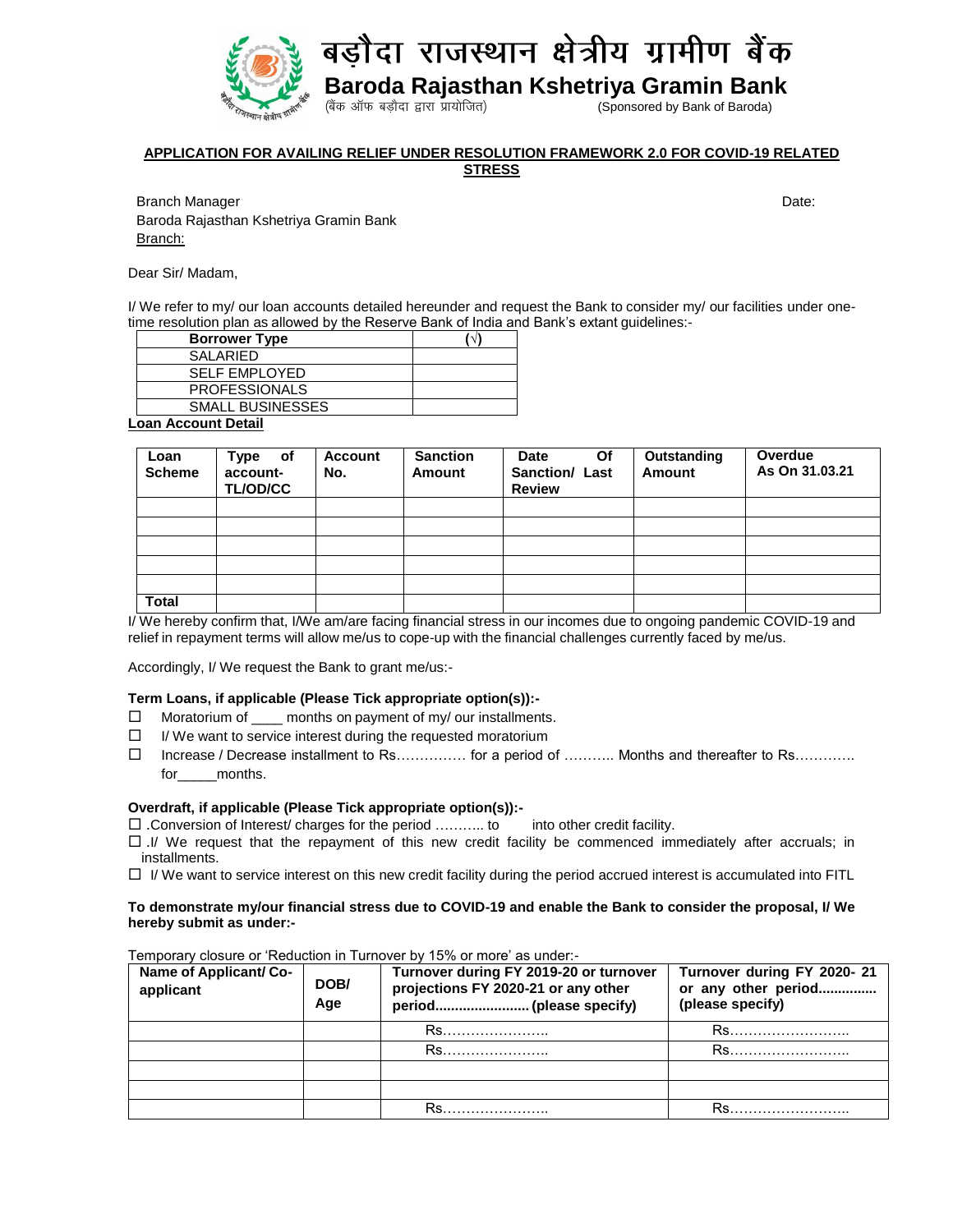

## ौदा राजस्थान क्षेत्रीय ग्रामीण बैंक बर्ने

 **Baroda Rajasthan Kshetriya Gramin Bank**

**(Sponsored by Bank of Baroda)** 

| Total<br>al.<br>O۱                    |  |  |
|---------------------------------------|--|--|
| % Reduction of all borrowers combined |  |  |

**OR**

Loss of Job or 'Reduction in Salary by 15% or more' as under:-

| Name of Applicant/ Co-                | DOB/Age | <b>Monthly Salary</b><br>during | <b>Latest Monthly Salary</b> |
|---------------------------------------|---------|---------------------------------|------------------------------|
| applicant                             |         | February - 2021                 |                              |
|                                       |         | <b>RS</b>                       | <b>RS</b>                    |
|                                       |         | <b>Rs</b>                       | Rs.                          |
|                                       |         | <b>Rs</b>                       | Rs                           |
| <b>Total of all applicants</b>        |         | <b>RS</b>                       | Rs                           |
| % Reduction of all borrowers combined |         |                                 |                              |

# **OR**

Loss of Rent or 'Reduction in Rent by 15% or more' as under:-

| Name of Lessee | <b>Rental Income for February 2021</b> | <b>Latest rental income</b> | % Reduction |
|----------------|----------------------------------------|-----------------------------|-------------|
|                |                                        |                             |             |
|                |                                        |                             |             |
|                |                                        |                             |             |

To support the financial stress, I/ We am/are enclosing the necessary documentary evidence(s)

#### **Present Obligations:**

I/ we hereby confirms that my/ our present obligations are as under:-

## **1. In Respect of Credit facilities with other lenders (as applicant/ co-applicant)**

| thel<br><b>Name</b><br>оf<br>borrower | <b>Financer</b> | <b>Purpose</b> | <b>Date</b><br>sanction Amount | ofl Loan | <b>Present</b><br>O/s | <b>EMI</b><br>* | Overdue<br>amount (if any) (if any) | <b>Overdue since</b> |
|---------------------------------------|-----------------|----------------|--------------------------------|----------|-----------------------|-----------------|-------------------------------------|----------------------|
|                                       |                 |                |                                |          |                       |                 |                                     |                      |
|                                       |                 |                |                                |          |                       |                 |                                     |                      |
|                                       |                 |                |                                |          |                       |                 |                                     |                      |
|                                       |                 |                |                                |          |                       |                 |                                     |                      |

\* Present EMI after considering any resolution plan under resolution framework.

# **2. Other Deductions**

| <b>Type of Deduction</b>          | <b>Applicant-I</b> | <b>Applicant-II</b> | <b>Applicant-III</b> |
|-----------------------------------|--------------------|---------------------|----------------------|
| Income Tax                        |                    |                     |                      |
| Insurance                         |                    |                     |                      |
| <b>Other Statutory Deductions</b> |                    |                     |                      |

**Declarations** (Please Tick appropriate option(s))**:-**

 $\Box$  I/we have availed / not availed resolution Plan under Resolution Framework 1.0.

 $\Box$  I am/ We are looking for the new employment and expects to be employed again at the earliest. (In case of loss of employment)

- $\Box$  The rent on my property is fully lost and expects that the same will be regained at the earliest with new/ existing lessee. (In case of rents are stopped)
- $\Box$  I/ We understand that the request for relief will be processed and sanctioned by the Bank as per Bank's extant policies and mere application for relief does not means any obligation on part of Bank to sanction such relief.
- $\Box$  My/ our business is temporary discontinued and I/ We expect that the same will resumed at the earliest. (In case of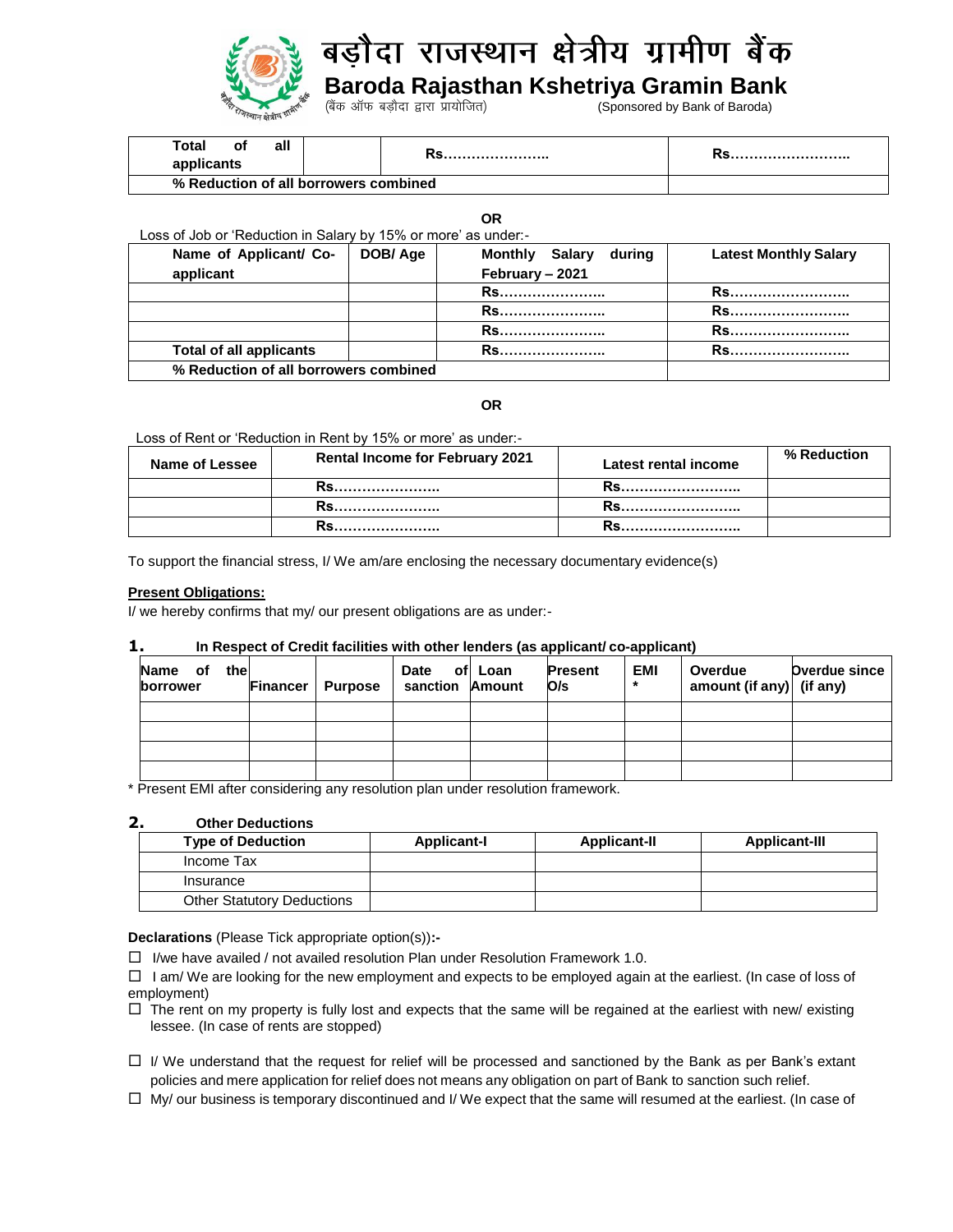

ोदा राजस्थान क्षेत्रीय ग्रामीण बैंक बर्न

 **Baroda Rajasthan Kshetriya Gramin Bank**

(बैंक ऑफ बड़ौदा द्वारा प्रायोजित) (Sponsored by Bank of Baroda)

temporary discontinuation of business)

- $\Box$  I/ We understand that review charges (if applicable) and any out of pocket expenses to be incurred by the Bank will be borne by me/us.
- $\Box$  I/ We understand that Bank will be extracting the latest CIBIL for the purpose of assessment and rate of interest on my/ our loan may be changed on the basis of fresh CIBIL (Applicable for Home Loans , Mortgage loans, personal Loan, Vechile Loan).
- $\Box$  I/ We note and understand that, once the resolution plan is implemented, the information of the same will be reported by the Bank to Credit Information Companies as "Restructured due to COVID- 19", which may also impact my Credit score with such companies.
- $\Box$  I/ We note and understand that, once the resolution plan is implemented, the rate of interest on my/our Loan will be increased by 0.35% (for secured Loans) and by 0.50% (For unsecured Loans) for the remaining balance tenure of Loan.
- $\Box$  I hereby declare that all the particulars and information furnished in the application form and enclosures are true, correct and complete and up-to-date in all respects. I have not withheld any information. I authorize BRKGB or its agent to make references and enquiries relative to information in this application which BRKGB considers necessary. I also authorize The Bank to exchange, share, part with all information relating to my loan details and repayment history information to other Banks/Financial institutions/ Credit Bureaus/Agencies as may be required and shall not hold The Bank liable for use of this information. I undertake to inform BRKGB regarding any change in my residence/ employment/ Occupation/ Transfer and to provide any other information that The Bank may require. I further agree that my loan shall be governed by the rules of BRKGB which may be in force from time to time. BRKGB reserves the right to reject any application without providing any reason.
- $\Box$  I/We declare that the information submitted above is true and correct to best of my/our knowledge and belief.

Yours faithfully,

| Name of borrower                                                         | Signature |
|--------------------------------------------------------------------------|-----------|
| $\mathbf{1}$                                                             |           |
| $\overline{2}$                                                           |           |
| $\mathbf 3$                                                              |           |
| $\overline{4}$                                                           |           |
| $\sqrt{5}$                                                               |           |
|                                                                          |           |
| $\mathbf{r}$ , $\mathbf{r}$ , $\mathbf{r}$ , $\mathbf{r}$ , $\mathbf{r}$ |           |

Details of Enclosures: